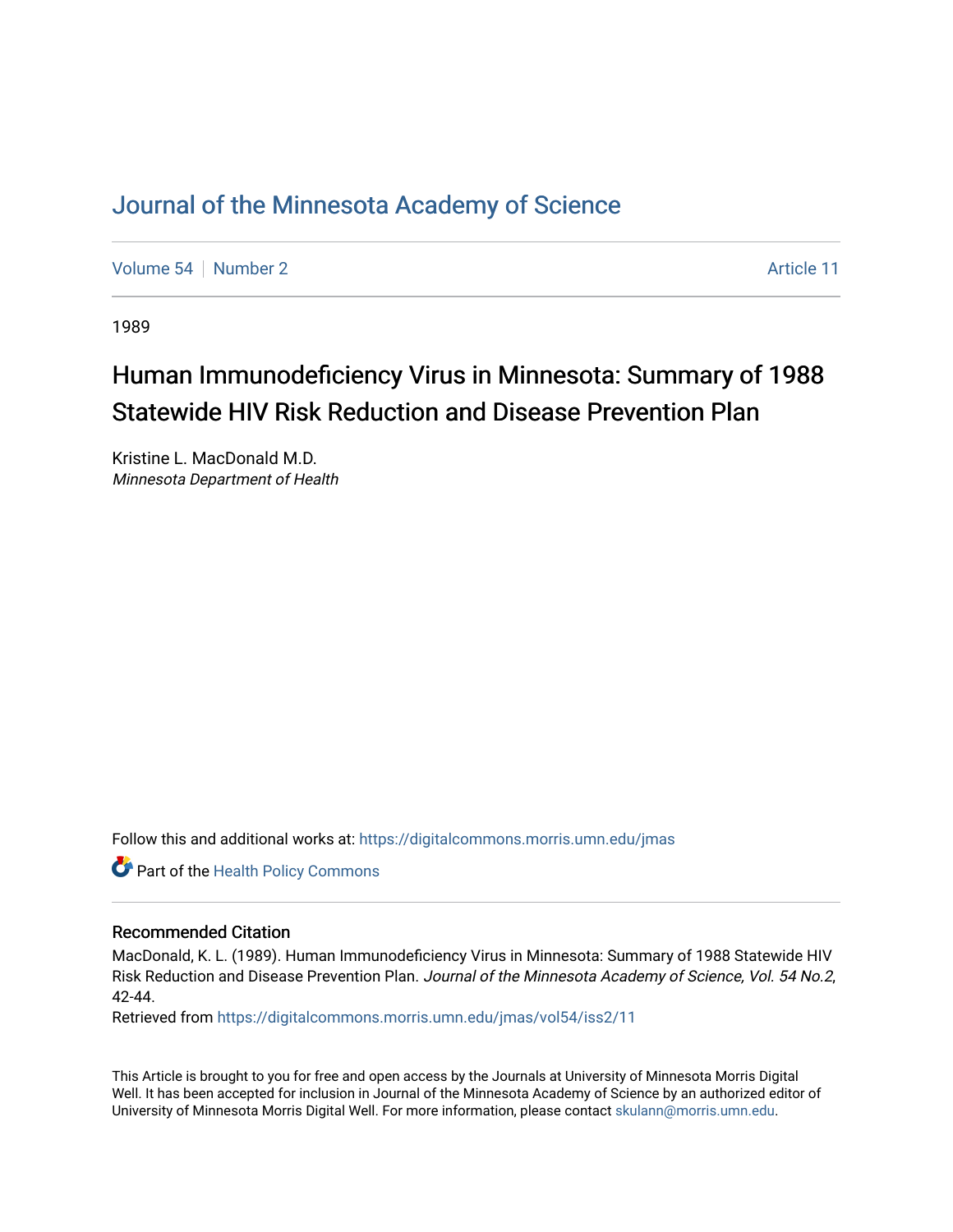rural areas, where transportation delays are already a problem.

This doomsday scenario need not occur, of course, if public policymakers make a renewed commitment to provide quality health care to all citizens, regardless of ability to pay. It would cost money (lots of money), primarily because technological miracles don't come cheap. The demands our aging population place on elected officials and bureaucrats will determine, to a large degree, the kind of medicine and hospitalization Americans can expect to receive in the future.

Fairness and equity are the keys. Policymakers need to set decent and humane priorities, then live up to their promises.

When they enact a new program such as prospective payment and promise to provide annual cost adjustments, they must do so. When they come out with a new wonder drug such as TPA, they cannot refuse to make it available.

If our leaders make quality affordable healthcare a top public priority ... if they maintain and strengthen the publicprivate partnership that exists with non-profit hospitals ... if they resist the temptation to balance skewed budget priorities on the backs of the less fortunate ... then we can look forward to continuing America's reputation as the provider of the best health care in the world.

# **Human Immunodeficiency Virus in Minnesota: Summary of 1988 Statewide HIV Risk Reduction and Disease Prevention Plan**

KRISTINE L. MACDONAlD, M.D.

The AIDS epidemic continues to grow in Minnesota. As of December 10, 1988, 447 cases of AIDS had been reported to the Minnesota Department of Health (MDH), and 252 Minnesotans had died from AIDS. An effectively implemented risk reduction and disease prevention plan that has broad support and involvement of all segments of the statewide community is essential to reduce the tragic morbidity and mortality caused by this disease in Minnesota. The Commissioner's Task Force on AIDS approved a statewide human immunodeficiency virus (HN) risk reduction plan in the spring of 1986 (1). The original plan has been updated to incorporate the following objectives for 1988.

#### **Objectives**

The ten objectives of the statewide HIV risk reduction plan form a comprehensive and unified approach to preventing the spread of AIDS in Minnesota. The plan objectives are:

1.To study the prevalence and incidence of HIV infection in Minnesota.

- 2.To study and evaluate knowledge, attitudes, and behavior of persons at risk of acquiring HN infection.
- 3.To conduct outreach programs.
- 4.To conduct programs leading to risk elimination/reduc tion through behavioral change.
- 5.To provide adult public education.
- 6.To provide youth education.
- 7.To provide professional education to health care providers.
- 8.To develop a plan for addressing the disproportionate risk of acquiring HN infection among Minnesota's communities of color.
- 9.To assist local public health agencies in developing community-based plans for dealing with HN infection and providing education to their local communities.
- lO.To evaluate the efficacy of all risk reduction programs.

#### *Study HIV Injection in Minnesota*

The MDH will continue to conduct surveillance for AIDS cases and patients with positive test results for HN infection (repeatedly reactive EIA with a positive Western blot, positive HN antigen test, or positive culture for HN), regardless of symptoms. Ongoing tabulation of seroprevalence rates from the blood banks and the state-sponsored counseling and testing sites can also provide such information. During 1988, the MDH has begun to obtain HN seroprevalence data from

*Dr. Kristine* L. *MacDonald is assistant state epidemiologist, Acute Disease Epidemiology Section, Minnesota Department of Health, Minneapolis, Minnesota.*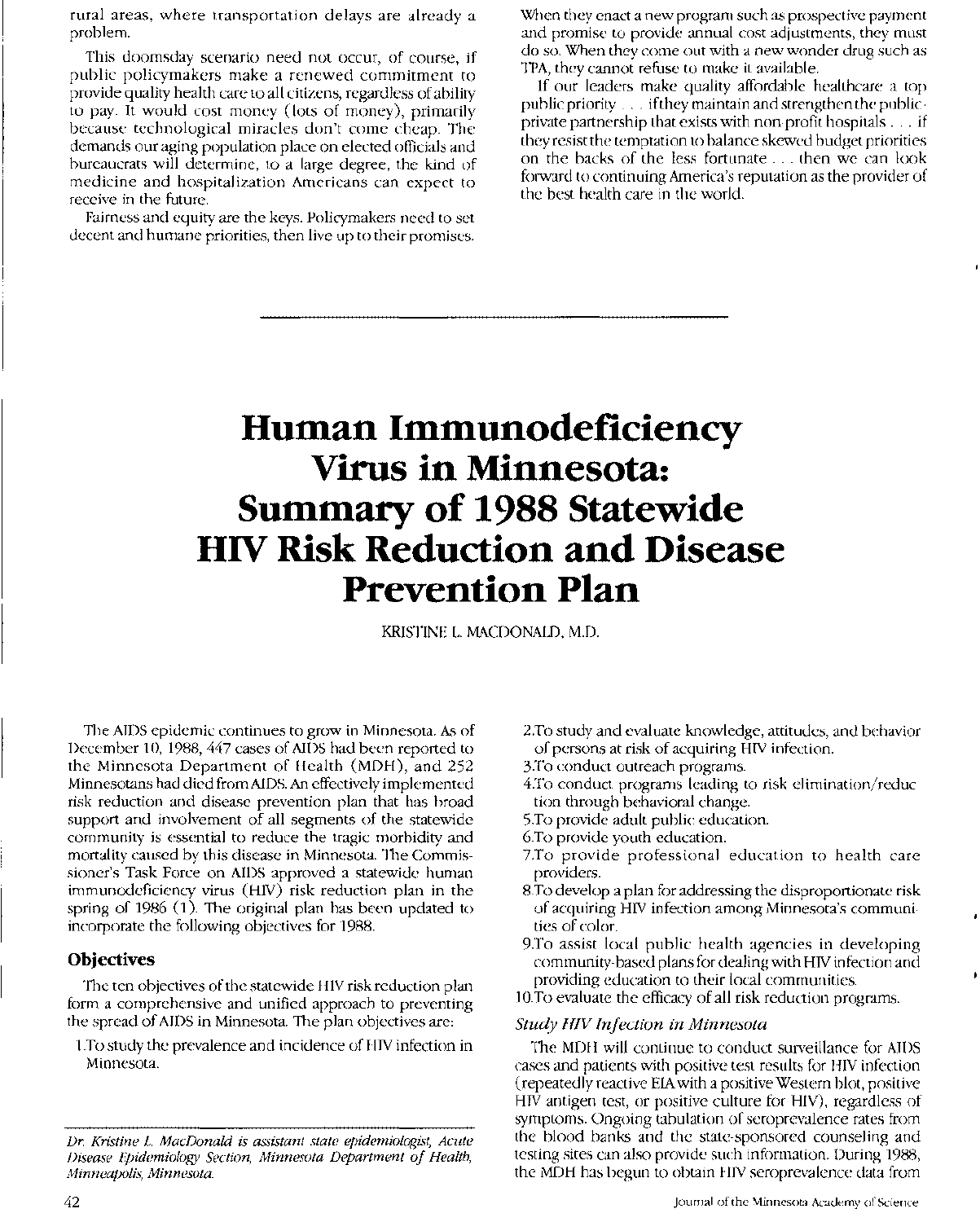patients in a variety of settings in the Twin Cities standard metropolitan statistical area as part of the CDC Family of Surveys. The settings include the following: sexually transmitted disease (SID) clinics, tuberculosis clinics, clinics for women of reproductive age (such as family planning clinics), chemical dependency treatment facilities, a sentinal hospital (inpatients and outpatients) and neonates born in Minnesota. Such data will be used to evaluate the existing HIV surveillance system and to make appropriate recommendations for targeting HIV risk reduction programs.

#### *Study/Evaluate Knowledge, Attitudes, and Behavior*

Study and evaluation of knowledge, attitudes and behavior of persons at risk for acquiring HIV infection is a major element of the risk reduction plan. High-risk persons include those likely to be exposed to HIV through sexual contact, and persons who share needles when using intravenous drugs. To obtain these data, persons attending counseling and testing sites, family planning clinics, SID clinics, and chemical dependency treatment facilities can be surveyed. Also, at-risk participants of AIDS education/safer sex programs can be given pre- and post-tests to assess these issues. The MDH has issued a request for proposals to elicit responses for such knowledge, attitudes, and behavioral research.

#### *Outreach Programs*

Outreach programs are intended to access high-risk persons so that: 1) they perceive their risk of acquiring HIV, 2) persons who are infected with HIV know ways to limit transmission, and 3) persons who are not infected can remain so. These programs are specifically intended to reach persons who may not be identified through community-based organizations. Outreach programs include the following: media campaigns; third-party contact notification; partner outreach services (a program aimed at helping HIV-infected persons notifY their own partners); and follow-up of persons identified to be HIV-infected through physicians' offices, hospitals, clinics, and laboratories (including blood banks). These programs are currently in place and will continue.

#### *Risk Elimination/Reduction*

Community-based organizations will conduct programs leading to risk elimination/reduction through behavior change. These programs will be primarily funded by the MDH. Such organizations should provide services to persons at increased risk, such as gay or bisexual men, persons who engage in prostitution, intravenous drug users, persons with hemophilia, and sexual partners of persons at risk On October 1, 1987, the MDH awarded funding to eight agencies in Minnesota to conduct community-based risk reduction activities. These include: Health Start (high-risk teenagers), Hennepin County Community Health Department (training of correctional facility staff and inmates), Lutheran Social Services (youth in prostitution), the Minneapolis Health Department (women of childbearing years at high risk), the Minnesota Institute for Black Chemical Abuse, the Minnesota AIDS Project, St. Paul Division of Public Health (HIV-antibody negative clients who persistently engage in high-risk behaviors), the University of Minnesota Comprehensive Hemophilia Center, and Women Helping Offenders (women in the correctional system). Funding for these agencies is for a 15 month period (October 1987 through December 1988). The MDH has developed two new request for proposal processes to fund additional agencies beginning January 1989. The first is to elicit program responses from these organizations that best serve youth at risk for HIV infection; the second is to elicit program responses for AIDS prevention/risk reduction programs in communities of color.

The Commissioner of Health has reorganized the Commissioner's Task Force on AIDS to focus on the public health role in promoting behavior change. The initial report of the Task Force will be presented to the Commissioner by the end of 1988.

#### *Adult Public Education*

Ongoing adult public education is achieved predominately through media efforts, public lectures and seminars, education in the workplace, and the Minnesota AIDSLINE. Public education is aimed at the prevention of HIV transmission, prevention of "hysteria" related to AIDS, and discrimination against HIV-infected persons. Because some persons engaging in high-risk activities do not have access to information directed at high-risk groups, educational programs for the general public must also contain information about specific risk activities.

#### *Youth Education*

Education programs for youth will impact behavior formulation, so young people in the state can be educated to develop healthy behaviors and avoid developing behaviors that put them at risk for acquiring HIV infection. The MDH will continue to work with the Minnesota Department of Education to assure that all Minnesota students know how to protect themselves from becoming infected with HIV. Currently, the MDH is also working to assure that local community health services agencies can respond to the HIV informational needs of school administrators and educators.

#### *Professional Education to Health Care Providers*

Professional education is offered through the MDH Disease Control Newsletter and seminars and lectures intended for health care professionals. In addition, the MDH will work with other professional organizations to provide such education, including the Minnesota Medical Association, the Minnesota Nursing Association, the Minnesota Hospital Association, the Minnesota Dental Association, and the Minnesota Chapter of the Association of Practitioners in Infection Control. Professional education should focus on routine HIV risk assessment and, where appropriate, risk reduction counseling. Professional education should also emphasize infection control practices aimed at limiting transmission of HIV to health care providers.

#### *Disportionate Risk Among Communities of Color*

Currently, a disproportionate number of AIDS cases has occurred among Minnesota's communities of color, indicating that such persons are at increased risk of acquiring HIV infection. Therefore, the MDH will assess the level of risk and evaluate HIV antibody seroprevalence in persons of color. In addition, the MDH has issued a request for proposals to develop a survey to gather data on current knowledge, attitudes, and behaviors regarding HIV infection in persons of color. Also, programs aimed at risk reduction and behavior change for communities of color in Minnesota were developed during 1988.

#### *Community-Based Plan Development*

The MDH will assist local public health agencies in developing community-based plans for dealing with HIV infection and providing education to their local populations. Eight local public health agencies have received funding